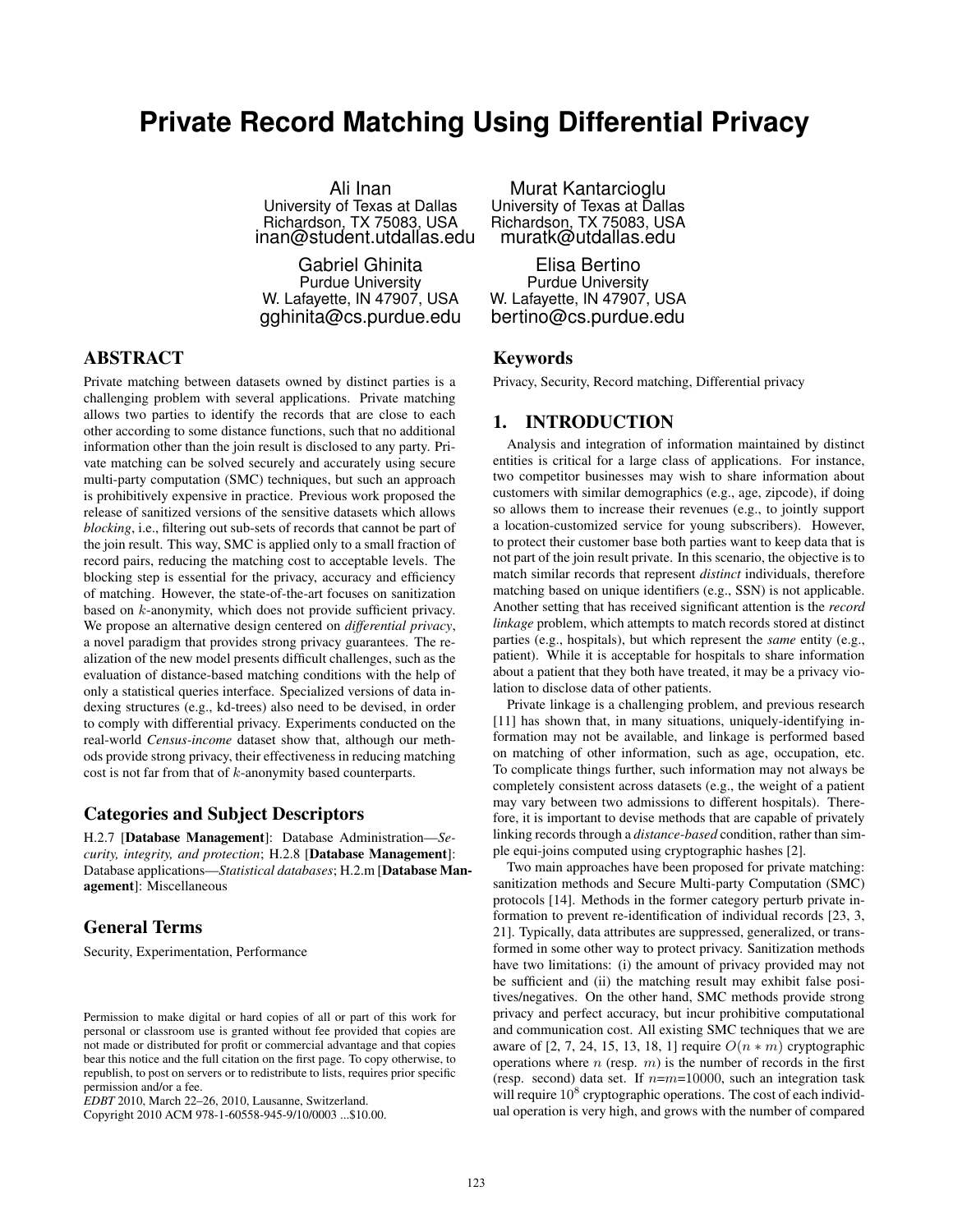attributes. Even with cryptographic accelerators, such a protocol is still not usable for practical purposes [17].

The work in [16] has identified the benefits of a hybrid approach that combines sanitization and SMC. The main idea is to identify from the sanitized information those record pairs that cannot possibly satisfy the join condition. This filtering process is called *blocking*. Record pairs that are not eliminated by blocking are included in the SMC step, that can securely and accurately compute the join result. However, the input to the SMC protocol may be considerably smaller (up to 2 orders of magnitude) compared to the pure-SMC approaches. Therefore, the hybrid technique can be used in practical applications. Nevertheless, the approach in [16] sanitizes data according to the  $k$ -anonymity paradigm, which may not be sufficient to protect privacy [21]. Furthermore, as proven in [8] for the general case, subsequent privacy formulations that improve on k-anonymity, such as  $\ell$ -diversity [21] or t-closeness [20] may still be vulnerable against adversaries with certain types of backgroundknowledge.

Recently, the *differential privacy* [8] paradigm emerged as an alternative to data sanitization techniques. Instead of publishing perturbed versions of the dataset, differential privacy allows users to interact with the database only by means of statistical queries. Random noise is added to each query result to preserve data privacy. The work in [8, 9] explores differential privacy in a thorough theoretical framework, and shows that the privacy guarantees provided are very strong. Specifically, an adversary that attempts to attack the privacy of some individual entity  $r$  will not be able to distinguish from the interaction with the database (called a *transcript*) whether a record representing  $r$  is present or not in the database.

Our objective is to design a blocking protocol that operates within the differential privacy framework. Specifically, each participant discloses only the perturbed results of a set of statistical queries. Devising a differentially private blocking step is a challenging task, due to the following reasons:

- The matching operation requires evaluations of distance based conditions, whereas differential privacy allows statistical queries only.
- The amount of noise added by the statistical database to protect data is dependent on the *sensitivity* characteristic of the answered queries (the sensitivity concept is formally defined in Section 2.1). The matching protocols must be carefully designed such that the sensitivity of the combination of queries that are answered is kept low.
- Existing data-partitioning index structures, which are necessary to improve blocking effectiveness, disclose a lot of information about data distribution, and are not compliant with differential privacy. Specialized variations of such structures must be carefully designed to ensure privacy.

In this paper, we develop a blocking protocol that supports efficient private matching, and at the same time provides strong data protection compliant with differential privacy. Our specific contributions are:

- (*i)* A new security model for private matching in the context of differential privacy.
- (*ii)* The design of indexing techniques that are compliant with differential privacy, and a blocking protocol based on the resulting data partitioning.
- (*iii)* Several heuristics to improve blocking effectiveness and matching accuracy in the presence of constraints on the maximum number of SMC operations allowed.

(*iv)* An extensive experimental evaluation that shows the effectiveness of the proposed protocol on real data sets.

Section 2 formally describes our security model, and introduces the differential privacy framework. Section 3 gives an overview of our method. Section 4 presents differentially-private mechanisms for data partitioning, based on which we implement the blocking process described in Section 5. Section 6 outlines the SMC postblocking operations, whereas Section 7 presents the experimental evaluation. We survey related work in Section 8 and conclude with directions for future work in Section 9.

# 2. BACKGROUND AND DEFINITIONS

Denote by  $A$  and  $B$  two data holder parties, and by  $T$  and  $V$ their respective datasets. We assume that both  $T$  and  $V$  have the same schema<sup>1</sup>, with attributes  $(A_1, \ldots, A_d)$ . Without loss of generality, we also assume that each attribute domain is numerical, and totally ordered. For categorical attributes, this requirement can be enforced by introducing a unique numerical label for each attribute value. We use the interval notation  $[x_i, y_i]$  to denote a sub-set of the domain of attribute  $A_i$  that includes all values between  $x_i$  and  $y_i$  (inclusive of the interval boundaries).

The two parties execute a private record matching protocol that identifies similar records in  $T$  and  $V$ . Record matching is equivalent to building a classifier, i.e., a function  $f : T(A_1, \ldots, A_d) \times$  $V(A_1, \ldots, A_d) \rightarrow \{$ true, false } that labels record pairs as "*Match*" if the value of f is *true*, or *"Mismatch"* otherwise.

In the private record matching problem, an accurate classifier f is assumed to be available [22]. Therefore the focus of private record matching methods is on applying the classifier to all record pairs within the input datasets privately, accurately and efficiently. Here, we consider distance-based classifiers [10].

We assume that both parties agree beforehand on the characteristics of the classifier, which is expressed as a *decision rule*. Formally,

DEFINITION 1 (DECISION RULE). *Denote by*

$$
dist_i: Dom(A_i) \times Dom(A_i) \to \mathbb{R}^+
$$

*a distance function defined over the domain of attribute* Ai*, and by*  $\theta_i \geq 0$  *a* matching threshold. Decision rule DR is defined as:

$$
DR(t, v) = \begin{cases} \text{true} & \text{if } \forall \ 1 \leq i \leq d, \text{dist}_i(t[i], v[i]) \leq \theta_i \\ \text{false} & \text{otherwise} \end{cases}.
$$

A record pair  $(t \in T, v \in V)$  *matches* according to DR if  $DR(t, v) = true$ . Our objective is to identify the join result  $T \bowtie_{DR(t,v)} V$  in a privacy preserving manner, such that the result will be available to both data holders  $A$ ,  $B$  and any record of  $T$ and V that does not satisfy the join condition is not disclosed. Next, we discuss the privacy model and assumptions of our work. Specifically, in Section 2.1, we outline the differential privacy model [9] that characterizes the maximum amount of information each party is willing to disclose about its data. In Section 2.2 we discuss our privacy assumptions and adversarial model.

# 2.1 Differential Privacy

A statistical database answers aggregate queries such as Count or Sum queries. In our work, we consider aggregate *range* queries, that can be expressed by  $d$ -dimensional hyper-rectangles in the attribute domain space  $A_1 \times \ldots \times A_d$ . A range query is represented as

<sup>&</sup>lt;sup>1</sup>If this assumption is not met, the private schema matching protocol from [22] can be employed to obtain a shared schema.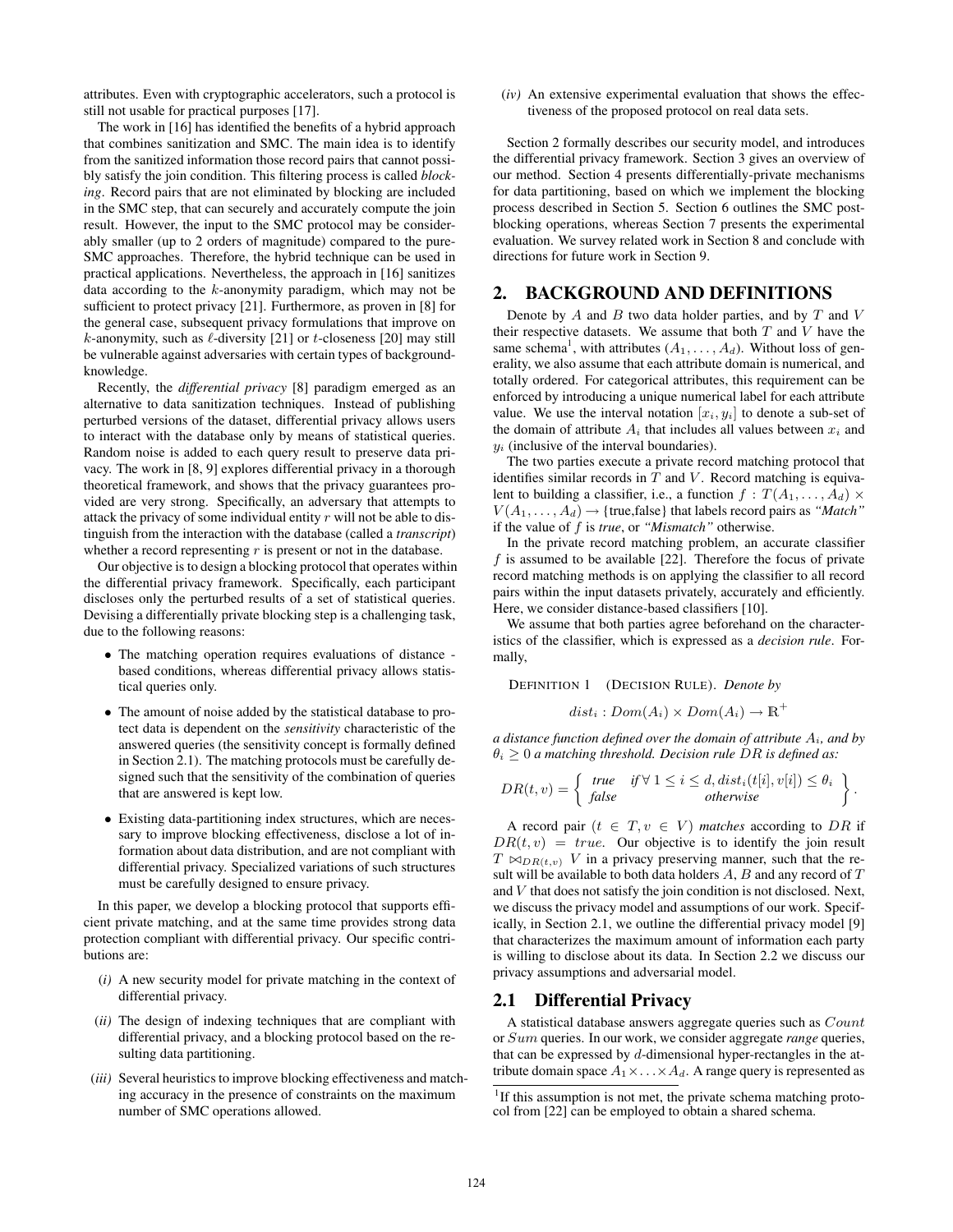a Cartesian product  $Q=[x_1^Q, y_1^Q]\times \ldots \times [x_d^Q, y_d^Q]$  where  $[x_i^Q, y_i^Q]$ is the extent of  $Q$  on attribute  $A_i$ . For instance, the  $Count$  query

SELECT COUNT(\*) FROM T WHERE 
$$
(40 \leq Age \leq 60)
$$
;

has extent  $[40, 60]$  on attribute  $Age$ . Statistical databases allow users to retrieve coarse-grained aggregate information. On the other hand, it is important to preserve the privacy of individual records, by not allowing fine-grained aggregate queries. One solution to preserve privacy is to disallow queries that have extents smaller than a certain threshold, e.g., 10 years of age, and 10k salary. However, this may not be sufficient. For instance, consider malicious user Mallory who knows that his colleague Alice is the only one in the company who is 51 years old. Mallory can issue the following two queries:

Q1 : SELECT COUNT(\*) FROM T WHERE  $(40 \leq Age \leq 50)$  AND  $(30k \leq Salary \leq 40k)$ ; Q2 : SELECT COUNT(\*) FROM T WHERE  $(40 \leq Age \leq 51)$  AND  $(30k \leq Salary \leq 40k)$ .

Assume that the response to  $Q_1$  is 10, and the response to  $Q_2$ is 11. Then, Mallory can infer that Alice must be included in the result of query  $Q_2$ , and hence her salary is in the range [30k, 40k]. Note that, the attack was successful because Mallory was able to access the query results for the two views  $T_1$  and  $T_2$  of table T that differ in a single record (the record of Alice).

Differential privacy [9] aims to prevent this type of inferences, by adding random noise to each query result. The interaction between a user and the database is expressed as a *transcript*. Formally,

**DEFINITION 2** (TRANSCRIPT). Let  $Q = \{Q_1, \ldots, Q_q\}$  be a set of aggregate queries, and denote by  $Q_{i}^T$ <sub>(1≤i≤q)</sub> the result of *answering query*  $Q_i$  *on table T. A transcript* 

$$
T\mathcal{R}_\mathcal{Q}^T = \{(Q_1, a_1), \ldots, (Q_q, a_q)\}
$$

*is the response of a statistical database to the query set* Q *on database table*  $T$ , where  $a_i = Q_i^T$ .

A statistical database satisfies  $\epsilon$ -differential privacy if the  $\epsilon$ -indistinguishability condition [9] is fulfilled:

DEFINITION 3 ( $\epsilon$ -INDISTINGUISHABILITY). *Consider a statistical database that produces the transcript* U *on the set of queries*  $\mathcal{Q} = \{Q_1, \ldots, Q_q\}$ , and let  $\epsilon > 0$  be an arbitrarily-small real con*stant. Transcript* U *satisfies* ²-indistinguishability *if for every pair of views*  $T_1, T_2$  *such that*  $|T_1| = |T_2|$  *and*  $T_1, T_2$  *differ in only one record, it holds that*  $\overline{a}$  $\overline{a}$ 

$$
\left|\ln \frac{Pr[\mathcal{TR}_{\mathcal{Q}}^{T_1} = \mathcal{U}]}{Pr[\mathcal{TR}_{\mathcal{Q}}^{T_2} = \mathcal{U}]} \right| \le \epsilon \tag{1}
$$

In other words, an attacker is not able to learn whether the transcript was obtained by answering the query set  $Q$  on view  $T_1$ , or on view  $T_2$ . To achieve  $\epsilon$ -indistinguishability, a statistical database injects noise into each query result  $Q_i^T$ . The amount of noise required is proportional to the *sensitivity* of the query set Q, which is defined as follows:

DEFINITION 4  $(L_1$ -SENSITIVITY). *Over any two views*  $T_1$ ,  $T_2$  *such that*  $|T_1| = |T_2|$  *and*  $T_1$ ,  $T_2$  *differ in only one record, the* L<sub>1</sub>-sensitivity *of query set*  $Q = \{Q_1, \ldots, Q_q\}$  *is measured as* 

$$
S_{L_1}(\mathcal{Q})=\max_{\forall T_1,T_2}\sum_{i=1}^q|Q_i^{T_1}-Q_i^{T_2}|
$$

The following theorem from [9] gives a sufficient condition for a statistical database to satisfy  $\epsilon$ -differential privacy:

**THEOREM** 1. Let Q be a set of queries and denote by  $S_{L_1}(\mathcal{Q})$ *the* L1*-sensitivity of* Q*. Then, differential privacy with parameter* ² *can be achieved by adding to each query result random noise*  $X$ , *i.e.*,  $Q_i^T \leftarrow Q_i^T + X$ , where X is a random, *i.i.d.* variable *drawn from a Laplace distribution with mean* 0 *and magnitude*  $\lambda \geq$  $S_{L_1}(\mathcal{Q})/\epsilon$ .

An essential operation in enforcing differential privacy is determining the sensitivity  $S_{L_1}(\mathcal{Q})$ . Interestingly, it is shown in [9] that  $S_{L_1}(\mathcal{Q})$  is independent of the dataset T, and can be determined based on the query set  $Q$  alone. However, for arbitrary query sets, it is shown in [25] that computing sensitivity is NP-hard. Nevertheless, if certain restrictions are imposed on  $Q$ , sensitivity (or its approximation) for sets of Count queries can be efficiently computed. Specifically:

- (i) If all queries in  $Q$  have disjoint ranges,  $S_{L_1}(Q) = 2$ .
- (ii) If queries in  $Q$  have overlapping ranges, then a 2-approximation of  $S_{L_1}(\mathcal{Q})$  is given by the maximum number of queries that overlap the same point in the data space. Formally, for any data space point  $p \in A_1 \times \ldots \times A_d$ , define

$$
\mathcal{Q}^p = \{Q \in \mathcal{Q} | p \in Q\}
$$

i.e., the set of queries that cover point  $p$ . Then, we have

$$
S_{L_1}(\mathcal{Q}) \leq 2 \cdot \max_{p \in A_1 \times ... \times A_d} |\mathcal{Q}^p|.
$$

# 2.2 Privacy Definition

One of the most important aspects of SMC techniques is that privacy guarantees of the underlying protocols can be proven under reasonable assumptions. We believe that a similar theoretical framework to prove privacy guarantees is needed for our hybrid framework. Not surprisingly, our main goal will be to extend the basic definitions and techniques used in SMC so that they apply to our hybrid framework. Specifically, we will focus on extending security/privacy definitions given for the semi-honest model to our hybrid framework where each party also reveals some sanitized information about its data.<sup>2</sup>

The basic semi-honest behavior definition [14] states that a computation is secure if the view of the dishonest parties (combined view, as dishonest parties may collude) during the execution of the protocol can be effectively simulated knowing only the input and the output of the dishonest parties. This is not quite the same as saying that all private information is protected. Obviously, under this definition, disclosure of any information that can be deduced from the final result is not considered a violation. For example, if two entities that differ in only one attribute are not matched, information about how that attribute affects the matching is revealed. Such inferences cannot be prevented in the context of SMC, as this information can be deduced from the final result and the input.

We extend the basic semi-honest model [14] by including the sanitized data (e.g., statistical query results that satisfy differential privacy definitions) as public data that is accessible by all participants. Formally, let  $\bar{a} = (a_1, \ldots, a_m)$  be the sanitized data of all the parties. Let  $f: (\{0,1\}^*)^m \longmapsto (\{0,1\}^*)^m$  be a probabilistic, polynomial-time functionality, where  $f_i(x_1, x_2, \ldots, x_m)$  denotes the  $i^{th}$  component of  $f(x_1, x_2, \ldots, x_m)$  and let  $\Pi$  be an m-party

 $2$ We would like to stress that the semi-honest model is the most commonly used model in SMC-based privacy preserving data analytics algorithms [7].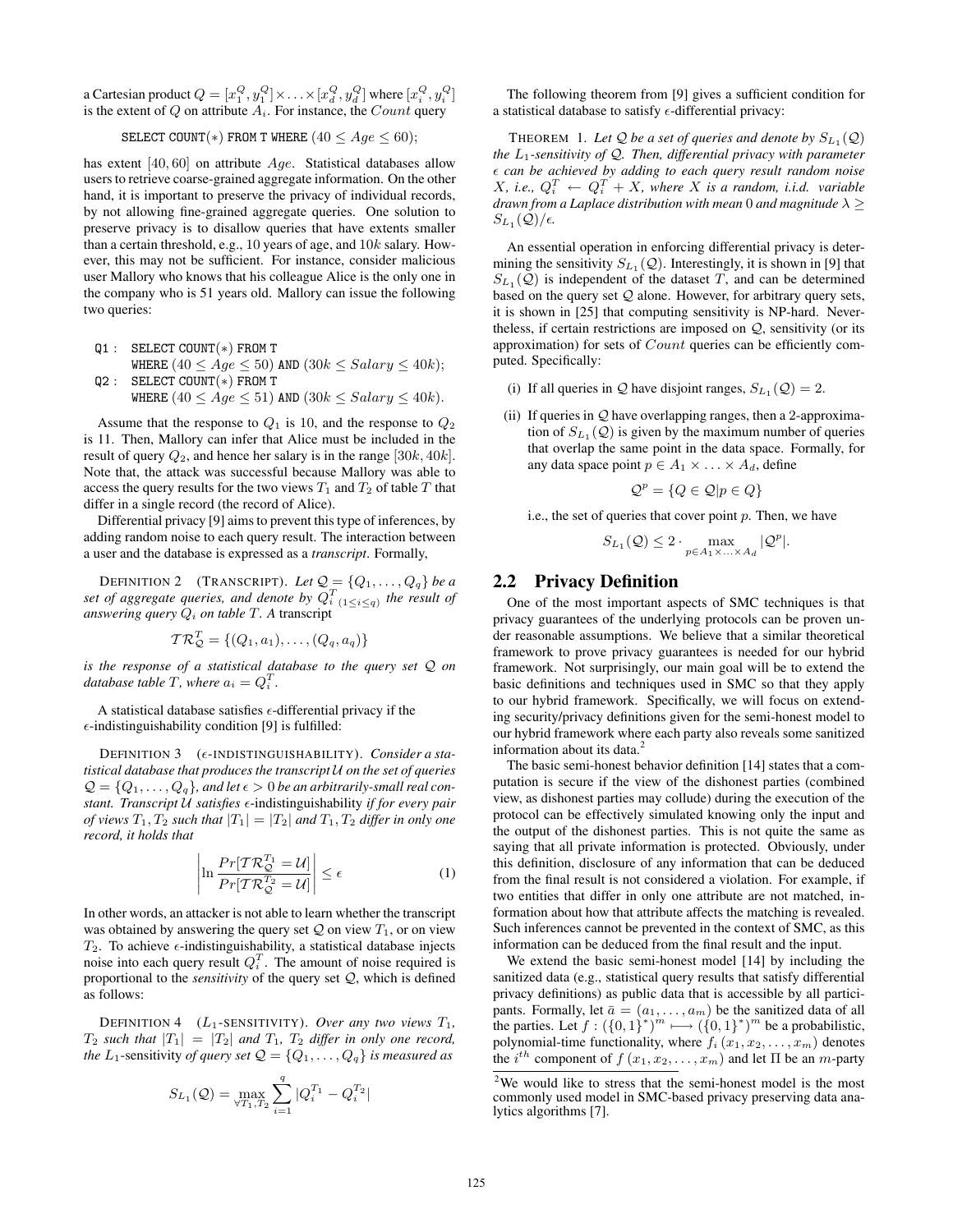

Figure 1: Overview of the hybrid model

protocol for computing  $f$  (in the context of this paper,  $f$  is the private record matching procedure). For  $I = \{i_1, i_2, \ldots, i_t\} \subseteq [m]$ where  $[m]$  denotes the set  $\{1, 2, \ldots, m\}$ , we let  $f_I(x_1, x_2, \ldots, x_m)$ denote the sub-sequence  $f_{i_1}(x_1,\ldots,x_m),\ldots,f_{i_t}(x_1,\ldots,x_m)$ . Let the view of the  $i^{th}$  party during an execution of protocol  $\Pi$  on Let the view of the  $i^{**}$  party during an execution of protocol 11 on  $\bar{x} = (x_1, x_2, \dots, x_m)$ , denoted  $view_i^{\Pi}(\bar{x})$ , be  $(x_i, r_i, m_i^1, \dots, m_i^t)$ where  $r_i$  represents the outcome of the  $i^{th}$  party's internal coin tosses, and  $\hat{m}_i^j$  represents the  $j^{th}$  message received by the  $i^{th}$  party. Also, given  $I = \{i_1, i_2, \ldots, i_t\}$ , we let  $view_I^{\Pi}(\bar{x})$  denote the sub-Also, given  $I = \{i_1, i_2, \dots, i_t\}$ , we let v<br>sequence  $\left(I, view_{i_1}^{\Pi}(\bar{x}) \dots view_{i_t}^{\Pi}(\bar{x})\right)$ .

We say that protocol  $\Pi$  privately computes  $f$  if there exists a probabilistic polynomial time algorithm, denoted S, such that for every  $I \subseteq [m]$ , it holds that

$$
\begin{aligned} \left\{ \left( S\left( I, (x_{i_1}, \ldots, x_{i_t}) \,, \bar{a}, f_I\left(\bar{x}\right) \right), f\left(\bar{x}\right) \right) \right\}_{\bar{x} \in (\{0, 1\}^*)^m} \\ \stackrel{\text{C}}{=} \left\{ \left( view_I^{\Pi}\left(\bar{x}, \bar{a}\right), output^{\Pi}\left(\bar{x}\right) \right) \right\}_{\bar{x} \in (\{0, 1\}^*)^m} \end{aligned}
$$

where  $\stackrel{C}{\equiv}$  denotes computational indistinguishability [14].

Compared to the existing privacy definitions in the semi-honest model, we assume that all sanitized data (e.g., statistical query results that satisfy differential privacy) are available to any coalition of parties (as shown in Figure 1) and the ultimate goal of the privacy-preserving protocol is to reveal nothing more than what can be inferred by *all* sanitized information, original inputs of the parties that are part of the coalition and the final function result (e.g., the final result of the record linkage procedure).

Compared to classic SMC models, in our hybrid model we can trade off privacy versus efficiency easily. For example, if no sanitized data is revealed, our model will be equivalent to SMC models (e.g.,  $\bar{a}$  is an empty set in the above definition). On the other hand, as we show in this paper, by revealing the statistical query results that satisfy differential privacy, it is possible to improve the efficiency of the SMC protocols without sacrificing accuracy.

# 3. OVERVIEW OF THE SOLUTION

Consider two datasets  $T$  and  $V$ , owned by parties  $A$  and  $B$ , respectively. Both parties want to learn the result of  $T \bowtie_{DR} V$ , without disclosing to the other party any records that are not part of the result. In a naive approach,  $A$  and  $B$  would engage in an SMC protocol that takes as input sets  $T$  and  $V$ , and privately evaluates the decision rule  $DR$  on all record pairs of the Cartesian product  $T \times V$ . However, such an approach incurs excessive computational and communication costs.

To reduce the private matching cost,  $A$  and  $B$  partition their data into sub-sets  ${T_i}_{1 \leq i \leq m}$  and  ${V_j}_{1 \leq i \leq n}$ . For each sub-set, the corresponding extent and cardinality are disclosed to the other party. Based on sub-set extents, it can be determined that records from certain sub-set pairs  $(T_i, V_j)$  cannot contain matching records, hence such pairs are not included in the SMC phase. The filtering of sub-set pairs is called *blocking*, and can considerably reduce matching overhead.

Note that, if the extent of a sub-set is expressed as its minimum bounding hyper-rectangle, then the information disclosed is equivalent to answering an aggregate Count query with a rectangular range. Therefore, cardinalities of  ${T_i}_{1 \leq i \leq m}$  and  ${V_j}_{1 \leq i \leq n}$  are equivalent to transcripts in the statistical database model. To protect the privacy of its records, each party controls the amount of information disclosed according to differential privacy for a given privacy parameter  $\epsilon$ , decided by each party independently<sup>3</sup>.

The proposed private matching technique consists of three phases: *(i)* construction of transcripts satisfying differential privacy, *(ii)* subset based blocking and *(iii)* SMC-based matching of sub-set pairs that are not filtered during blocking. In Section 3.1, we discuss transcript generation. Next, we show how blocking is performed in Section 3.2. The SMC protocol is presented in detail in Section 6.

## 3.1 Transcript Generation

The transcript construction executed by each party consists of two steps: partitioning and output perturbation. We illustrate these steps using the record sets  $T$  and  $V$  shown in Figure 2(a). There are two attributes, Age and Gender, and the join decision rule for a pair of records ( $t \in T, v \in V$ ) is

$$
DR(t, v) = \begin{cases} \text{true} & \text{if } (t.Gender = v.Gender) \\ \text{and } (|t.Age - v.Age| < 5) \\ \text{false} & \text{otherwise} \end{cases}.
$$

**Partitioning.** In this step, each party generates a set of  $d$ -dimensional hyper-rectangles and partitions its dataset accordingly. To ensure correctness, every record should be included in at least one hyper-rectangle. A natural way of obtaining these hyper-rectangles is to perform an indexing of the record set. In Section 4 we explore several alternatives, based on BSP-trees, kd-trees and R-trees.

Notice that the structure of the index may reveal sensitive information about data distribution. For example, R-trees do not cover empty regions of the data space. Similarly, kd-trees reveal the median values along the split dimension. To protect against such disclosures, the index itself may be perturbed by the privacy mechanism.

Consider an indexing algorithm that accesses the dataset in terms of range queries only. If the transcript of all queries issued by the algorithm is protected with differential privacy, then the outcome  $(i.e., the perturbed index) does not leak any private information<sup>4</sup>.$ This is exemplified in Section 4.2, where we present the *Adaptivekd* algorithm.

Figure 2(b) shows the set of hyper-rectangles  $T_1, \ldots, T_6$  generated by party A and the records associated with each hyper-rectangle. The example considers disjoint ranges, such that  $L_1$ -sensitivity is easy to compute.

Output Perturbation. To facilitate blocking, each party must disclose to the other party: (1) the extents of the hyper-rectangles obtained from the partitioning step, and (2) the cardinality of each partition. Assuming that the partitioning step respects privacy, the extents can be directly disclosed. However, random noise must be injected into the record counts of every partition (recall that each count is equivalent to answering a Count query over the extent of the corresponding partition). The amount of noise depends on the privacy parameter  $\epsilon$  as well as the sensitivity of the partitioning step. Specifically, party A determines sensitivity  $S_{L_1}^T$  and generates

<sup>3</sup>Without loss of generality, throughout the rest of the paper, we will assume that privacy parameters of the parties are equal (i.e.,  $\epsilon_A = \epsilon_B = \epsilon$ ).

<sup>&</sup>lt;sup>4</sup>In effect, this process is equivalent to perturbing the response to a complex query that requests a particular index of the dataset.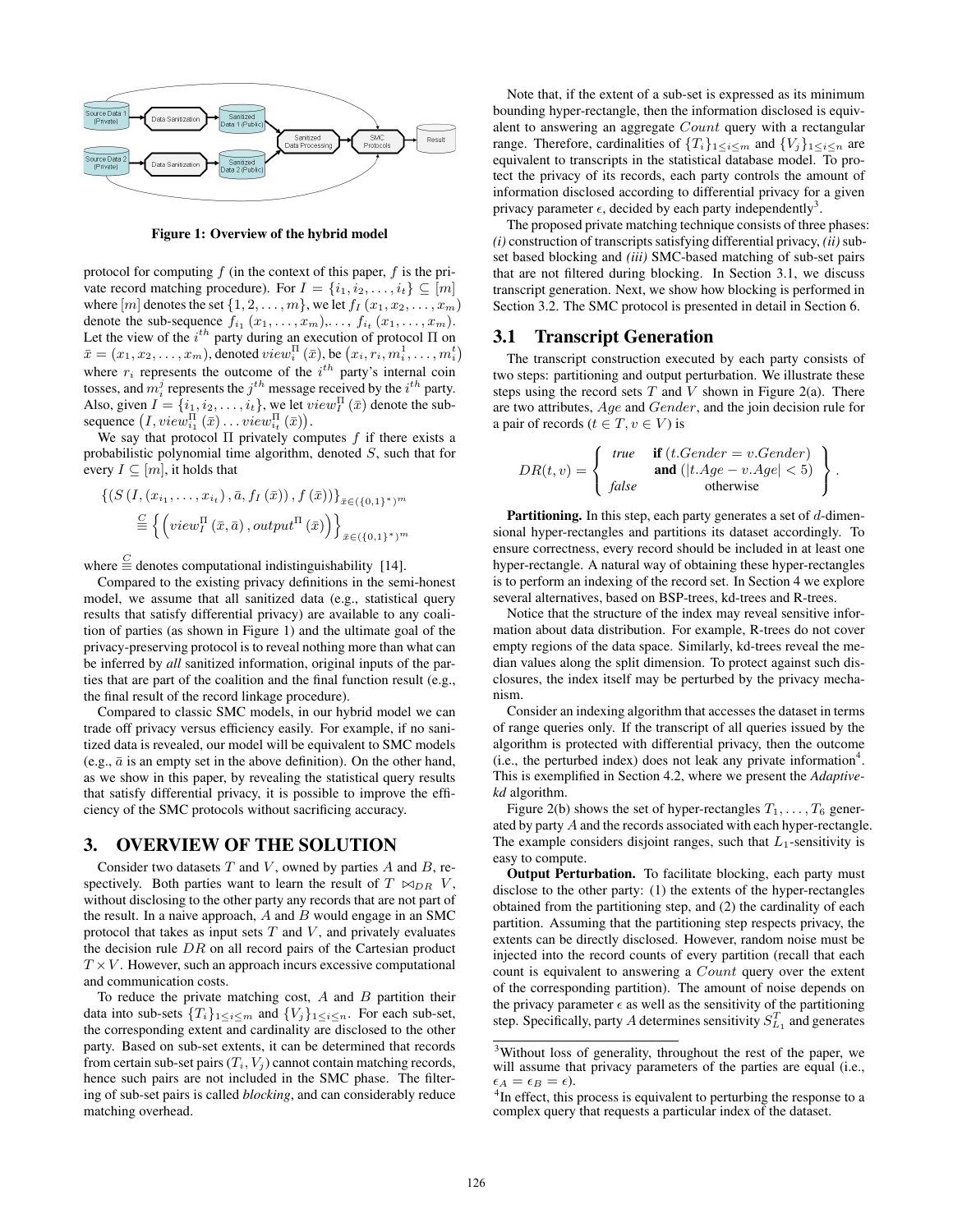

Figure 2: Solution Overview

noise drawn from a Laplace distribution with mean 0 and magnitude  $S_{L_1}^T/\epsilon$ . Continuing our example, since partitions  $T_1, \ldots, T_6$ have disjoint extents, the resulting sensitivity has value  $2<sup>5</sup>$ . Therefore, party A injects Laplace noise with magnitude  $2/\epsilon$  into the cardinality of each partition.

Note that, the noise can have both positive and negative values, and is not necessarily integral. Integrality can be addressed by rounding-up to the closest integer value. Positive noise is incorporated by adding fake records to the dataset, while negative noise requires suppressing some of the original records. For instance, in Figure 2(c), record  $t_3$  from rectangle  $T_1$  is removed, whereas  $t'_8$  is added in  $T_3$ . Figure 2(c) shows the cardinalities  $|T_1|, \ldots, |T_6|$ obtained after perturbation. Figure 2(d) shows the perturbation outcome for record set V.

Adding and suppressing records must not affect matching correctness. When a record is added, it is marked as fake, and assigned remote values (outside attribute domains $<sup>6</sup>$ ) so that the decision rule</sup> never evaluates to *true* when fake and original records are matched in the SMC phase. Therefore, no information is disclosed to the other party about which partitions contain fake records. We emphasize that fake records are never disclosed other than in encrypted form (i.e., equivalent to releasing only record counts).

On the other hand, every suppressed record is placed in a special partition  $T'$  (respectively  $V'$ ), which is always included in the SMC matching phase against the *entire* dataset of the other party (i.e., the SMC phase is performed for  $T' \times V$  and  $T \times V'$ , respectively). This way, completeness of the matching result is preserved. In the example,  $T' = \{t_3\}$  and  $V' = \{v_3\}.$ 

#### 3.2 Blocking

The blocking phase filters out pairs of partitions from the sets  ${T_i}_{1 \leq i \leq m}$  and  ${V_j}_{1 \leq i \leq n}$  that cannot contain matching records based on the given decision rule. Since extents of the partitions are disclosed according to differential privacy, such filtering can be performed efficiently, i.e., without any SMC protocols. For instance, due to the DR condition on attribute *Gender*, none of the records in partitions  $T_1$ ,  $T_2$  or  $T_3$  can match neither  $V_4$ , nor  $V_5$ . Similarly, none of  $T_4$ ,  $T_5$  or  $T_6$  matches  $V_1$ ,  $V_2$  or  $V_3$ .

The decision rule also specifies that the difference between the ages of matching records should be strictly smaller than  $5. T_1$ has extent [40, 50) on attribute  $Age$ , hence it cannot match  $V_3$ , which spans  $Age$  range [55, 65). Similarly,  $T_4$  with  $Age$  range [40, 45] cannot match  $V_5$  which spans  $Age$  range [50, 65], etc. After the blocking phase, the following partition pairs are kept as candidates for matching in the SMC phase:  $(T_1, V_1)$ ,  $(T_1, V_2)$ ,  $(T_2, V_2)$ ,  $(T_2, V_3)$ ,  $(T_3, V_2)$ ,  $(T_3, V_3)$ ,  $(T_4, V_4)$ ,  $(T_5, V_4)$ ,  $(T_5, V_5)$  and  $(T_6, V_5)$ . The total number of record pairs that are considered in matching the above partition pairs is 22. Furthermore, the sets of suppressed records  $T'$  and  $\overline{V}'$  must also be joined with the entire record set of the other party. Since  $|T' \times V| = 6$  and  $|T \times V'| = 7$ , the total number of records considered in the SMC step is  $22+13 = 35$ . Compared to the cardinality of  $|T \times V| = 42$ , this represents a saving of  $\frac{(42-35)}{42} \times 100 \approx 17\%$ .

Considering each partition as a small dataset by itself, any existing solution for privacy preserving record matching can be applied to match the set of non-blocked partition pairs. Section 6 details our SMC solution for matching records of non-blocked partition pairs.

#### 4. PARTITIONING STEP

A partition p consists of a set of points,  $Points(p)$  and a ddimensional hyper-rectangle  $Region(p)$  such that for all points t,  $t \in Point(p) \Rightarrow t \in Region(p)$ . In other words, every point in  $Points(p)$  should be contained by the region of partition p. We denote the interval covered by a region r on dimension  $A_i$  as  $[x_i, y_i]$ , where  $x_i$  is the lower bound on attribute  $A_i$  and  $y_i$  is the upper bound. Alternatively,  $r[x_i]$  (resp.  $r[y_i]$ ) denotes the lower (resp. upper) bound of region  $r$  on  $A_i$ .

Given dataset  $D$ , a partitioning algorithm outputs a set of partitions  $P^{D} = \{p_1, ..., p_k\}$ . We classify partitioning methods into two groups: *space* partitioning and *data* partitioning.

Space partitioning algorithms output partitions that cover the entire data space. Formally,

$$
\cup_{i=1}^k Region(p_k) = A_1 \times \cdots \times A_d.
$$

On the other hand, data partitioning algorithms output partitions that cover the entire dataset:

$$
\bigcup_{i=1}^k Points(p_k)=D.
$$

Unless records are scattered evenly across the entire data space, partitions generated by data partitioning algorithms tend to leave out empty regions (e.g.,  $T_6$  of Figure 2(b)). Such empty regions may leak considerable amounts of sensitive information. For example, following our example in Section 1, if  $A$  and  $B$  are competitor businesses,  $B$  can infer that  $A$ 's customer base excludes elderly females. To prevent these disclosures, empty regions should be represented as partitions as well and perturbed accordingly.

Another issue that arises with data partitioning methods is the problem of overlapping hyper-rectangles (i.e., partition regions). To ensure correctness, it is sufficient to include a record enclosed by multiple partition regions in only one rather than all.

THEOREM 2. Let  $P^r = \{p_1, \ldots p_k\}$  be the set of partitions *whose (overlapping) regions contain the record*  $r \in T$ *. Including r* in only one partition  $p^* \in P^r$  does not affect the correctness.

 ${}^{5}$ Here, we assume that the sensitivity of the partitioning step is 0. <sup>6</sup>Such values can be generated based on domain knowledge (possibly obtained during private schema matching).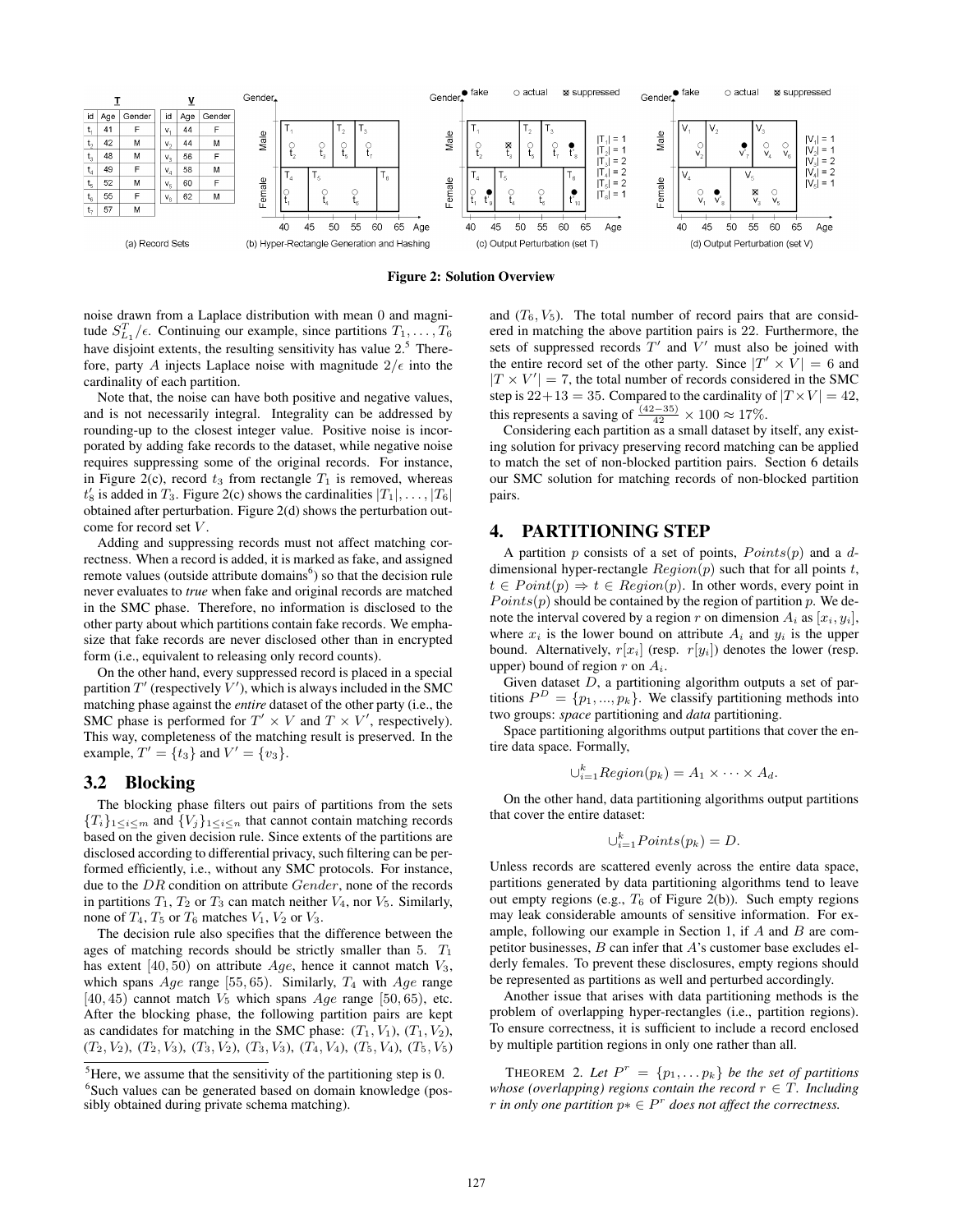PROOF. The proof follows directly from the correctness of the entire protocol. Suppose that for any partition  $p$ , all records in  $Points(p)$  are correctly classified according to the decision rule after protocol execution. Then, regardless of which partition of  $P<sup>r</sup>$ includes  $r, \forall s \in V, (r, s)$  will be labeled correctly. □

We observe that including  $r$  into multiple partitions of  $P^r$  will only increase the costs. On the other hand, the overall cost of matching record r with those of V depends on how  $p*$  is chosen. In most cases an optimal procedure that specifies the best choice might not be available, leaving parties with heuristic solutions.

Below, we briefly describe BSP-tree, kd-tree and R\*-tree data structures and present our algorithms for releasing a perturbed partitioning of the data.

## 4.1 BSP-Trees

In d-dimensional space, BSP-trees are constructed by recursively dividing the space into two sub-spaces using  $(d - 1)$ -dimensional hyperplanes. For example in 2D, each step corresponds to heuristically selecting a line and partitioning the space based on this line until certain requirements are met. In 3D, instead of lines, planes are used to split the space. The heuristic method for selecting the splitting hyperplanes depends on the application area, as does the stopping condition.

To simplify the BSP-tree construction process and reduce the data-dependence of the heuristics for splitting hyperplane selection, we only consider axis-orthogonal hyperplanes. The axis is chosen based on the depth of the tree node which is being split. Specifically, if the depth of node n is denoted  $Depth(n)$ , the splitting hyperplane is orthogonal to axis  $Depth(n)\%d+1$  and splits the space into two equal halves.<sup>7</sup>

Figure 3 exemplifies a BSP-tree of height 3 in 2D space constructed by this heuristic. Data space is first partitioned into equal partitions on  $A_1$  axis through the line  $A_1 = 0.5$ . For all intermediate nodes at level 1, the next splitting line is orthogonal to  $A_2$ ,  $A_2 = 0.5$ . At level 2, the splitting line partitions on  $A_1$  axis again. The resulting partitions are the leaf nodes of the tree:  $p_1, \ldots p_8$ . Partitions cover the same volume of space and their regions do not depend on data distribution.



Figure 3: BSP-Tree example

Let  $\mathcal{Q}^h$  be a query that asks for the BSP-tree index on some dataset D. Since partition extents are built based on attribute domains only,  $\mathcal{Q}^h$  is equivalent to a set of  $2^h$  count queries, one for each leaf node's extent. Notice that regardless of  $h$  and the distribution of  $D$ , the query regions will be disjoint. Therefore, the sensitivity of  $\mathcal{Q}^h$  is 2.

#### 4.2 Adaptive construction of kd-trees

kd-trees are another space-partitioning indexing technique. The root node covers the entire space. At each step, a splitting dimension and a split value from the range of the current node on that

dimension are chosen heuristically to divide the space into subspaces. Again, the algorithm halts when pre-defined requirements (such as tree height or number of elements covered by a node) are met.

When used as an index for efficient access to spatial objects, a balanced tree where leaf nodes contain approximately the same number of points is of interest. For this purpose, similar to what we have suggested for BSP-tree construction, the splitting dimension  $dim$  is chosen based on node depth:  $dim = Depth(n)\%d + 1$ . The split value on the dimension  $dim$  is chosen based on the distribution of the points. Selecting the median value on dim-axis of the points distributes the points evenly among the left and right child nodes.

We start our analysis by calculating the sensitivity of a query  $median(A_i)$  that returns the median across attribute  $A_i$ .

**THEOREM** 3. Let domain of  $A_j$  have the range  $[A_j^{min}, A_j^{max}]$ . *Sensitivity of median* $(A_j)$  *is*  $(A_j^{max} - A_j^{min})$ *.* 

PROOF. Since the result of a median query is always equal to one of the attribute domain values, the difference between any two median queries (and consequently between two median queries on tables that differ in a single record) is at most  $(A_j^{max} - A_j^{min})$ . Hence, this is an upper bound for the value of  $S_{L_1}^{median(A_j)}$ . Next, we show that this is also a lower bound. Consider dataset  $T$  with  $2q + 1$  records such that the value of the  $i<sup>th</sup>$  record  $t<sub>i</sub>$  on attribute  $A_j$ ,  $t_i[A]$  is  $A_j^{min}$  if  $1 \leq i \leq (q+1)$ , and  $A_j^{max}$  otherwise. The result of  $median(A_j)$  over T is  $A_j^{min}$ . Suppose we change the value of the  $(q + 1)^{st}$  record from  $A_j^{min}$  to  $A_j^{max}$ , yielding table T' such that  $t_i[A_j] = A_j^{min}$  if  $1 \le i \le q$ , and  $A_j^{max}$  otherwise. It follows immediately that the median query for  $T'$  returns  $A_j^{max}$ . Since T and T' differ in only one record and  $|T| = |T'|$ , the lower bound on  $S_{L_1}^{median(A_j)}$  is  $(A_j^{max} - A_j^{min})$ .

The fact that the sensitivity of a median query depends on the domain size may be undesirable for various reasons. Firstly, domain size can be too large for certain attributes (e.g., income). Secondly, any noisy median outside the interval  $[A_j^{min}, A_j^{max}]$  is useless for partitioning the data.

One workaround consists of replacing the median query with  $(A_j^{min} - A_j^{max})$  count queries, one for each value within the range, and calculating the median based on these noisy counts. The sensitivity of this approach is fixed,  $S_{L_1} = 2$ , because query regions are disjoint.

If the range of  $dim$  is too wide, the noisy median computed by explicit count may be far from the actual one due to noise accumulation. In such cases, an alternative is to use the noisy mean as the split value instead of the median. For a region  $r$ , over dimension dim, the following queries are issued:

> Q3 : SELECT SUM(t.dim) FROM T AS t WHERE  $t \in r$ ;  $Q4$  : SELECT COUNT(\*) FROM T AS t WHERE  $t \in r$ ;

Here, query  $Q3$  retrieves the sum over  $dim$  and  $Q4$  retrieves the count. Although the responses to both queries will be noisy, the mean can be approximated as  $Q3^T/Q4^T$ . In our analysis, we assume that the split value is the noisy median (calculated from noisy counts) for categorical attributes and the noisy mean for numerical attributes.

Algorithm 1 provides the entire protocol for adaptive kd-tree construction. The root node covers the entire d-dimensional space. While tree height is below the maximum value  $h$ , the next available node is chosen for splitting. The splitting dimension  $dim$  is determined by the node depth. For numerical attributes, the split value

<sup>&</sup>lt;sup>7</sup>The +1 only maps dimension indices from [0,  $d-1$ ] to [1, d].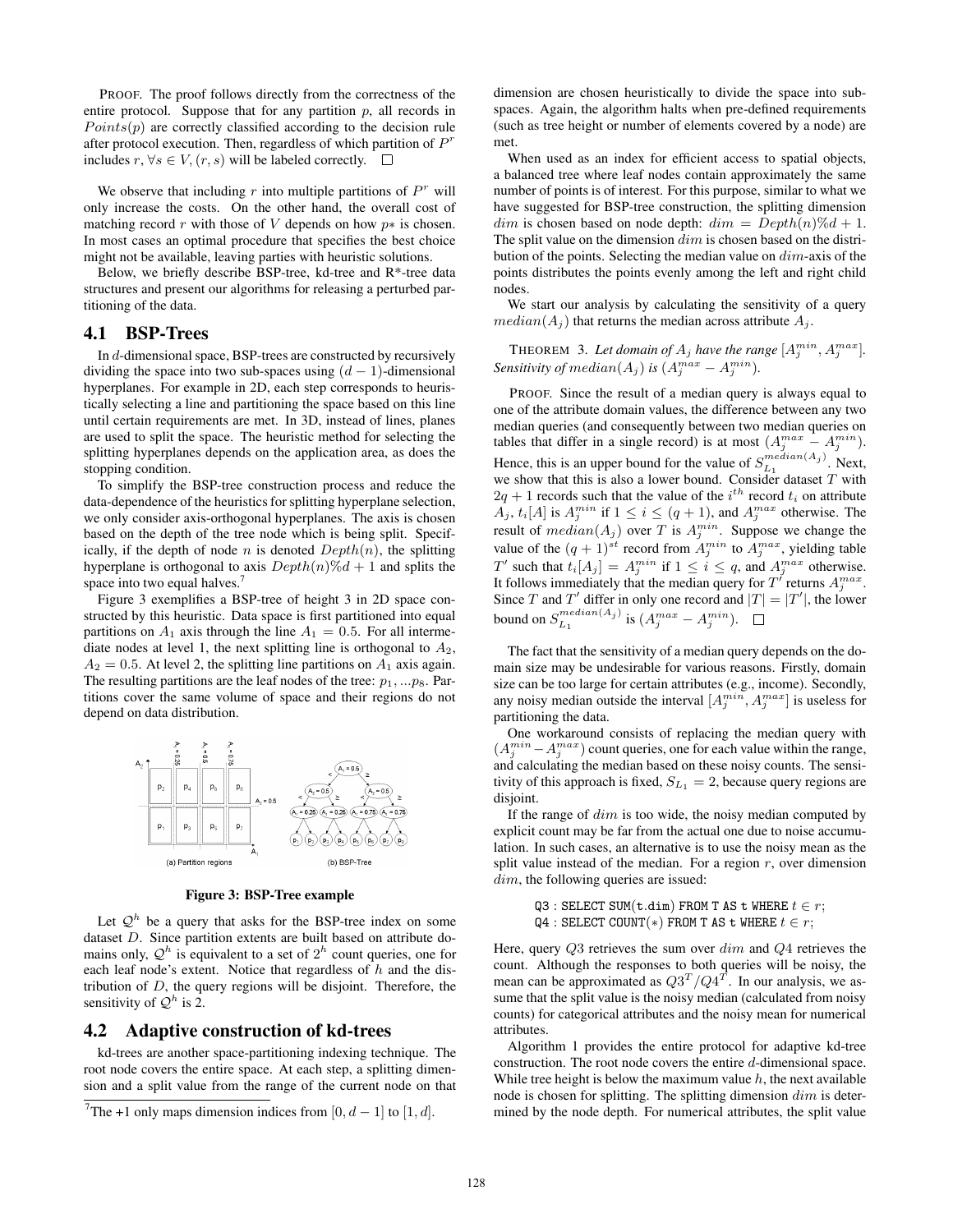Algorithm 1 Adaptive kd-tree construction

**Require:**  $h$ , maximum height of the tree  $Region(root) \leftarrow A_1 \times \cdots \times A_d$ Stack  $s \leftarrow \emptyset$ s.Push(root) while Stack is not empty and tree height  $\leq h$  do Node  $n \leftarrow s.\text{Pop}()$ Dimension  $dim \leftarrow \text{Depth}(n)\%d+1$ if  $dim$  is numerical then  $Sum \leftarrow$  Query Sum $(dim)$  over  $Region(n)$  $Count \leftarrow$  Query Count(\*) over  $Region(n)$  $val \leftarrow Sum/Count$ else for all Categories c in  $Region(n)<sub>dim</sub>$  do  $Counts[c] \leftarrow$  Query Count(\*) over  $Region(n) \cap A_1 \times \cdots \times A_{dim-1} \times \{c\} \times \cdots \times A_d$ end for  $val \leftarrow$  median calculated from  $Counts$ end if  $Left(n) \leftarrow \text{Left-split of} Region(n)$  on dim at val  $Right(n) \leftarrow$  Right-split of  $Region(n)$  on dim at val  $s.Push(Left(n)), s.Push(Right(n))$ Adjust tree height end while

 $val$  is the noisy mean. For categorical attributes,  $val$  is the noisy median.

If the sensitivity of the set of queries exceeds the preset threshold  $\epsilon \lambda$  during execution of Algorithm 1, according to differential privacy, the database should not respond with an answer. To prevent this from happening, we now calculate an upper bound on the sensitivity of Algorithm 1. The noise added to each partition will be computed according to this bound.

THEOREM 4. Let  $\mathcal{Q}^h = \{Q_1^h, ..., Q_q^h\}$  be the query set that *adaptively constructs a kd-tree of height* h*. The largest subset*  $\mathcal{Q}_{*}^{h} \subseteq \mathcal{Q}^{h}$  of queries with overlapping query regions has size

$$
n_h = 2 \times \sum_{i=0}^{h-1} I(A_{i\%d+1} \text{ is numerical})
$$
  
+ 
$$
\sum_{i=0}^{h-1} I(A_{i\%d+1} \text{ is categorical}).
$$

PROOF. When  $h = 1$ , the kd-tree contains 2 leaf nodes and the root node.  $\mathcal{Q}^1$  consists of the queries that determine the split value of the root on attribute  $A_1$ . If  $A_1$  is categorical, then  $\mathcal{Q}^1$  is a set of non-overlapping count queries and  $n_1 = 1$ . On the other hand, if  $A_1$  is numerical,  $\mathcal{Q}^1$  consists of a sum and a count query over the entire data space and  $n_1 = 2$ . Using indicator functions  $I(.)$ ,  $n_1$ can be expressed as

 $n_1 = 2 \times I(A_1 \text{ is numerical}) + I(A_1 \text{ is categorical}).$ 

Now consider the case  $h = i > 1$ . Assume that  $|Q_{*}^{h-1}| = n_{h-1}$ holds. We want to show that  $|Q_*^h| = n_h$ .

Adding another level to the tree requires splitting the current leaf nodes. Based on our dimension selection heuristic, every node at level  $h-1$  has to be split on the same attribute  $A_{(h-1)\%d+1} = A^{\#}$ .

Suppose  $A_{\#}$  is categorical. The queries that determine the split values are exactly the set  $\mathcal{Q}^h - \mathcal{Q}^{\bar{h}-1}$ . However, none of these queries overlap with each other because by definition of space partitioning algorithms, any two nodes at the same level cover disjoint areas of the data space. Therefore, at most one new query is added to  $Q_{*}^{h-1}$ . In other words, when  $A_{\#}$  is categorical,  $n_h = n_{h-1} + 1$ .

If  $A_{\#}$  is numerical, B asks two overlapping queries (sum and count) per leaf node to determine the split values. Again, queries regarding sibling nodes do not overlap with each other. In this scenario,  $\mathcal{Q}_{*}^{\bar{h}-1}$  grows by 2.

Accordingly, we can calculate  $n_h$  as

$$
n_h = n_{h-1} + 2 \times I(A_1 \text{ is num.}) + I(A_1 \text{ is cat.})
$$
  
=  $2 \times \sum_{i=0}^{h-1} I(A_i \otimes_{d+1} \text{ is num.}) + \sum_{i=0}^{h-2} I(A_i \otimes_{d+1} \text{ is cat.}).$ 

Next, we formulate the sensitivity of  $\mathcal{Q}^h$ .

THEOREM 5.  $L_1$ -sensitivity of  $\mathcal{Q}^h$  is  $2n_h$ .

PROOF. The proof follows directly from the definition of  $L_1$ sensitivity. Changing one record of the dataset changes the result of count queries by at most 2. For sum queries, assuming the numerical attribute in question is normalized to  $[0, 1]$ , the maximum distance in  $L_1$ -norm corresponds to changing some record's attribute value from 0 to 1. Here again, the  $L_1$ -norm distance changes by at most 2. Normalization can be performed as a preprocessing step<sup>8</sup>. In total, adaptively building the kd-tree (or equivalently retrieving the partition regions) has sensitivity  $2n_h$ .  $\Box$ 

In order to obtain the partition cardinalities themselves, query counts over all partition regions should be issued too. Including these queries, the overall sensitivity of the partitioning step using Algorithm 1 becomes  $2n_h + 2$ .  $\mathcal{Q}_{*}^{h}$  grows by only one query because partitions do not overlap with each other but only with their parents. Therefore changing one record affects at most 2 additional query responses. Hence, the overall sensitivity is  $2n_h + 2$ .

## 4.3 Data Partitioning Index Structures

So far, we have considered only space partitioning indexing techniques. However, many data partitioning indexing methods exist (e.g., R-trees, TV-trees, X-trees, M-trees, etc) that usually obtain better record clustering accuracy than their space partitioning counterparts. In our work, we consider  $R^*$ -trees [5], an  $R$ -tree variation with good clustering properties. Note that, in general, there are no guarantees that the leaf set will completely cover the data space. To satisfy differential privacy, an additional partition  $p'$  is added to the transcript, which covers the entire data space and includes all data points. A 2-bound of  $L_1$ -sensitivity is computed with respect to all leaf nodes and  $p'$ , as described in Section 2.1.

Note that, in most cases, data partitioning index structures do not fulfill the condition that distinct leaf nodes have disjoint extents in the attribute domain space. Due to overlaps, the  $L_1$ -sensitivity of the resulting leaf set may have large values (recall from Section 2.1 that sensitivity is proportional to the amount of overlap in query ranges). Therefore, a trade-off emerges: on one hand, the leaf nodes have smaller extents, leading to better matching accuracy. On the other hand, the sensitivity is increased, requiring more noise to be added to the reported cardinalities, hence decreasing blocking efficiency. Our experimental results (Section 7) show that the latter factor has a very high negative influence, indicating that sets of overlapping hyper-rectangles are not suitable for private matching in the differential privacy context.

<sup>8</sup>We assume that the ranges of continuous attributes are determined before the record linkage process (i.e., during schema matching).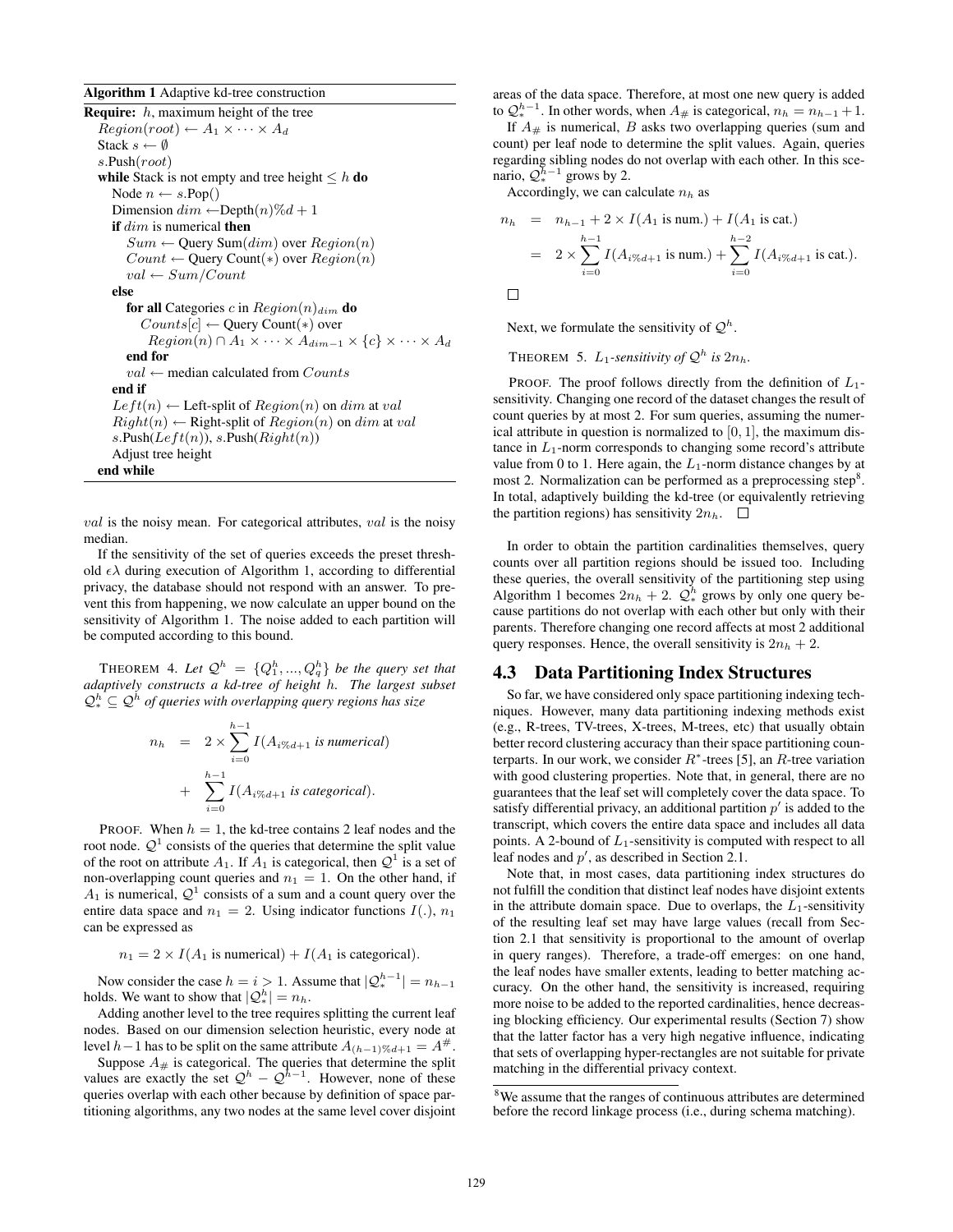# 5. BLOCKING STEP

Given two regions  $R_1$  and  $R_2$ , let  $d_i^{inf}(R_1, R_2)$  denote the infimum distance between any pair of records within  $R_1$  and  $R_2$  over the  $i^{th}$  dimension. Formally,

$$
d_i^{inf}(R_1, R_2) = inf_{\substack{t \in R_1 \\ v \in R_2}}(dist_i(t, v)).
$$

By definition,  $d_i^{inf}(R_1, R_2)$  is the greatest lower bound on the distance. If  $d_i^{inf}(R_1, R_2) > \theta_i$  for some  $1 \leq i \leq d$ , then any two points from  $R_1$  and  $R_2$  cannot match.

We define the supremum distance similarly:

$$
d_i^{sup}(R_1,R_2) = sup_{\substack{t \in R_1 \\ v \in R_2}}(dist_i(t,v)).
$$

Supremum distance function helps matching two regions. By definition,  $d_i^{sup}(R_1, R_2)$  limits from above the maximum distance between two arbitrary points of  $R_1$  and  $R_2$ . If these distance values never exceed the threshold for any attribute, then all points within  $R_1 \times R_2$  should match.

Based on infimum and supremum distance functions, the blocking decision rule  $BDR(R_1, R_2)$  can be defined as follows:

$$
BDR(R_1, R_2) = \left\{ \begin{array}{l} N \text{ if } \exists \ 1 \leq i \leq d \ d_i^{inf}(R_1, R_2) > \theta_i \\ M \text{ if } \forall \ 1 \leq i \leq d \ d_i^{sup}(R_1, R_2) \leq \theta_i \\ U \qquad \text{otherwise} \end{array} \right\}
$$

Here the return values M, N and U refer to *match, non-match* and *undecided* respectively. As exemplified in Section 3.2, not all pairs of regions can be classified as  $M$  and  $N$ . Whenever an accurate decision cannot be drawn, the pair is labeled  $U$ . Records belonging in such regions will be labeled privately through the SMC protocols described in Section 6.

## 5.1 Overall protocol for blocking

Let  ${T_i}_{1 \leq i \leq m}$  (resp.  ${V_j}_{1 \leq j \leq n}$ ) be the set of partitions extracted from party  $A$ 's (resp.  $B$ 's) data. Let us denote the region covered by a partition  $p$  as  $Region(p)$  and the perturbed set of records within the region as  $Points(p)$ . Recall from Section 4 that all suppressed records are returned in special additional partitions  $T'$  of  $\overline{T}$  and  $V'$  of  $V$ .

| <b>Algorithm 2</b> Protocol for the blocking step                                               |                                                    |
|-------------------------------------------------------------------------------------------------|----------------------------------------------------|
| <b>Require:</b> $T = \{T_i\}_{1 \le i \le m} \cup T'$ and $V = \{V_j\}_{1 \le j \le n} \cup V'$ |                                                    |
|                                                                                                 | 1: for all Partitions $T_i \in T$ do               |
| 2:                                                                                              | <b>for all Partitions</b> $V_i \in V$ <b>do</b>    |
| 3:                                                                                              | <b>if</b> $BDR(Region(T_i), Region(V_i)) = U$ then |
| 4:                                                                                              | Privately match $Points(T_i) \times Points(V_i)$   |
| 5:                                                                                              | else if $BDR(Region(T_i), Region(V_i)) = M$ then   |
| 6:                                                                                              | Add $Points(T_i) \times Points(V_i)$ to the result |
| 7:                                                                                              | end if                                             |
| 8:                                                                                              | end for                                            |
|                                                                                                 | $9:$ end for                                       |
|                                                                                                 | 10: Privately match $Points(T') \times V$          |
|                                                                                                 | 11: Privately match $Points(V') \times T$          |

Algorithm 2 describes the overall protocol for the blocking step. For every partition  ${T_i}_{1 \leq i \leq m}$  of T and  ${V_j}_{1 \leq j \leq n}$  of V, the blocking decision rule BDR is evaluated. In step 3, record pairs that will be labeled with SMC protocols are identified. Step 5 inserts matching record pairs to the result set. Finally, in steps 10 and 11, suppressed records are labeled.

# 6. SMC STEP

For pairs of records that are not blocked, it is necessary to securely determine whether  $dist_i(t[i], v[i]) \leq \theta_i$ , for all attributes  $A_i$ . The decision rule can be evaluated securely using generic SMC circuit evaluation techniques [14]. However, less expensive techniques can be employed, such as commutative encryption [2] and homomorphic encryption [18]. In our work, we use a protocol that relies on the latter<sup>9</sup>.

Let  $E_{pk}(.)$  denote the encryption function with public key  $pk$ and  $D_{pr}$ .) the decryption function with private key pr. A secure public key cryptosystem is called homomorphic if it satisfies the following requirements: (1) Given ciphertexts  $E_{pk}(m_1)$  and  $E_{pk}(m_2)$  of messages  $m_1$  and  $m_2$ , there exists an efficient algorithm to compute the public key encryption of  $m_1 + m_2$ , denoted as  $E_{pk}(m_1+m_2) := E_{pk}(m_1) + {}_{h}E_{pk}(m_2)$ . (2) Given a constant k and the encryption of  $m_1$ ,  $E_{pk}(m_1)$ , there exists an efficient algorithm to compute the public key encryption of  $km<sub>1</sub>$ , denoted as  $E_{pk}(km_1) := k \times_h E_{pk}(m_1).$ 

Using homomorphic encryption,  $L_1$  distances can be immediately determined. We focus further on how to privately compute Euclidean distances, i.e.,  $dist_i(t[i], v[i]) = (t[i] - v[i])^2 = (t[i])^2 2 \times v[i] \times t[i] + (v[i])^2$ . Party A creates a homomorphic public/private key pair, and sends the public key to party  $B$ . A also sends to B encrypted values  $\{t_{id}, E_{pk}((t[i])^2), E_{pk}(-2 \times t[i])\}$ where  $t_{id}$  is a randomly generated record identifier for record  $t$ . Next, party  $B$  computes for each of its records  $v_{id}$  the value  $E_{pk}((t[i])^2) +_h (\tilde{E}_{pk}(-2 \times t[i]) \times_h v[i]) +_h E_{pk}((v[i])^2)$  which is equal to  $E_{pk}((t[i] - v[i])^2)$ . Party B creates message  $\{r_{id},$  $E_{pk}((t[i] - v[i])^2)$  for each record pair comparison, and keeps a local entry stating that the comparison with random identifier  $r_{id}$ is comparing records identified by  $t_{id}$  and  $v_{id}$ . To prevent party A from learning how many records of  $B$  are candidate matches for each hyper-rectangle disclosed by  $A$ , party  $B$  shuffles randomly the messages and sends them to A. Note that, such secure distance evaluation could be combined with a secure comparison protocol, such that the actual distance is not revealed, but only its relative value to threshold  $\theta_i$ . Using the private key, party A can decrypt the distance value, and find out the  $r_{id}$  of the matching records. The selected  $r_{id}$  values are sent to party  $B$ , which outputs the matching identifier pairs  $t_{id}$  and  $v_{id}$ .

#### 6.1 Limited SMC budget

In the record linkage community, efficiency of a blocking scheme is measured by the *reduction ratio* metric [10]. Given a baseline comparison space  $S$ , reduction ratio  $(RR)$  is the fraction of savings from the comparison space attained by the blocking scheme. We compare our results to a naive solution that privately evaluates DR over all record pairs in the Cartesian product  $T \times V$ .<sup>10</sup> Therefore,  $|S| = |T \times V| = |T| \times |V|$ . Then, RR can be defined formally as

$$
RR = 1 - \frac{\text{number of decision rule evaluations}}{|T| \times |V|}
$$

.

When the input datasets  $T$  and  $V$  are large, even after considerable amount of reduction in comparison space, costs of applying our solutions might still be higher than the amount anticipated by the participants. In order to prevent such concerns related to high costs from hampering the record matching process, we now discuss an extension to our methods where participants can determine an upper bound on the number of SMC protocol invocations

<sup>&</sup>lt;sup>9</sup>Please note that our framework could be used with any SMC protocol.

<sup>&</sup>lt;sup>10</sup>Existing SMC protocols usually compare all record pairs.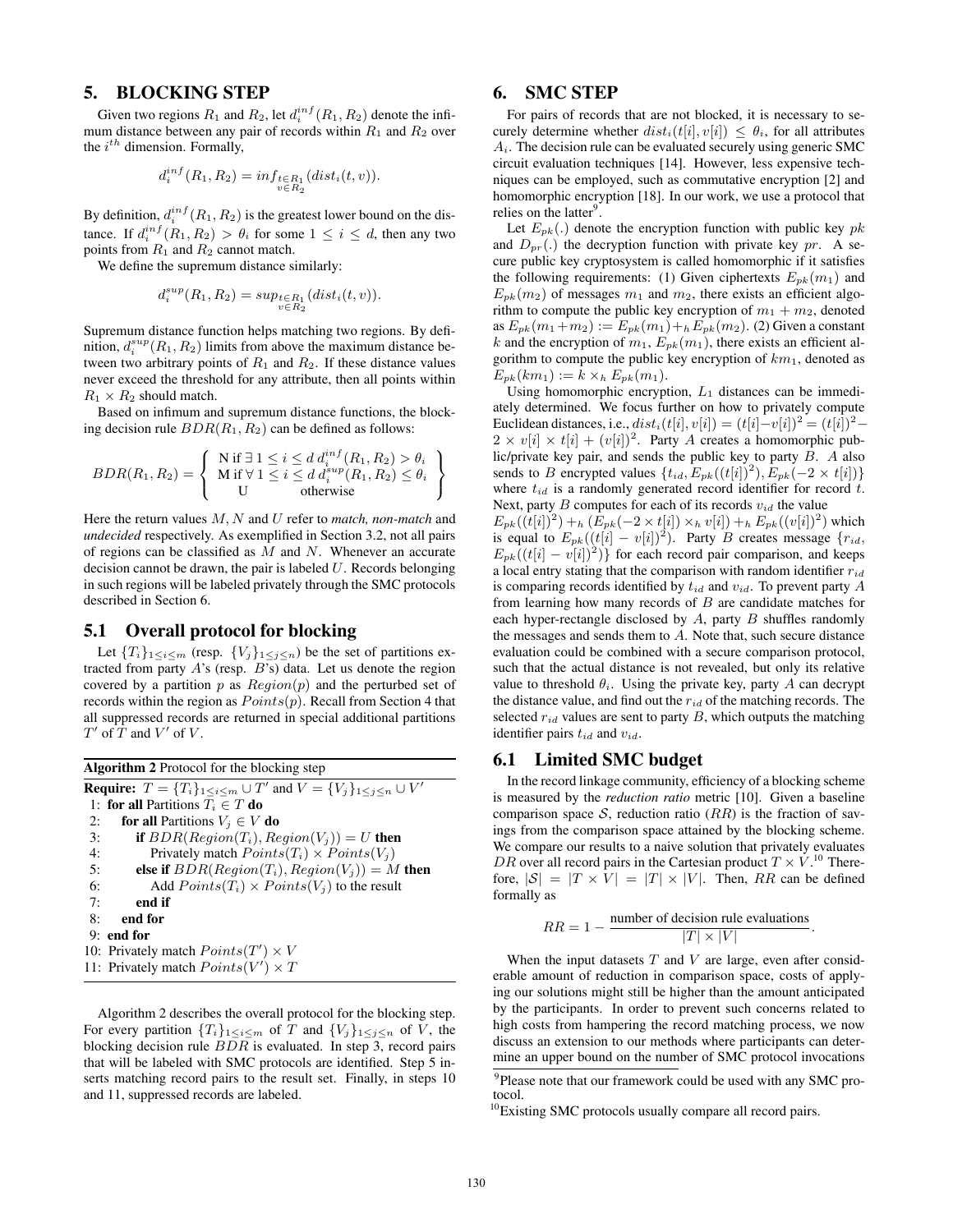that evaluate the decision rule  $DR$ . We call this upper bound the SMC\_budget.

Similar to  $RR$ , we represent  $SMC_budqet$  as a fraction of the Cartesian product size. For example, if  $|T| = |V| = 10^3$ , then  $|T \times V| = 10^6$  and  $SMC_budget = 0.01$  implies DR will be evaluated at most  $10^6 \times 0.01 = 10^4$  times using the SMC protocols of Section 6.

Notice that all record pairs that were unlabeled after the blocking step are labeled in the SMC step. In this case, SMC protocols need to compare  $(1–RR) \times |T| \times |V|$  pairs. If  $1–RR ≤ SMC_budget$ , then there is no challenge in enforcing the limits over SMC operations because the budget meets or exceeds the need. However, when  $1 - RR > SMC\_budget$ , then some record pairs cannot be properly labeled.

In order to prevent disclosure of irrelevant record pairs, we assume that all such records are excluded from the result set (i.e., assumed to be mismatching record pairs). Whenever  $SMC\_budget$ is insufficient, record pairs should be chosen carefully to maximize the number of matching record pairs found in the SMC step. This notion is captured by the *recall* measure. Let H be some heuristic that guides us in selecting the record pairs towards which the  $SMC\_budget$  is spent. Then the recall of H, denoted  $Recall<sub>H</sub>$ , is the fraction of matching record pairs that  $H$  can identify in the SMC step. Formally, denoting matching record pairs by the set  $n<sub>M</sub>$ , the recall of heuristic H is defined as

$$
Recall_H = \frac{\text{number of matching pairs found by } H}{|n_M|}
$$

.

A naive approach to enforce  $SMC_budqet$  would be choosing a random subset of unlabeled record pairs. Yet, it makes more sense to use the information contained in the partition regions. Below we discuss various heuristics that help identify possibly matching record pairs. Among these, the heuristic that has maximum recall should be favored.

#### 6.2 Selection heuristics

We propose the following heuristics. An empirical evaluation of these heuristics is provided in Section 7.6.

 $H_1$ - Minimum comparison cost first. In this heuristic, partitions of  $T$  are sorted with respect to the number of secure  $DR$ evaluations required to find all matching records of  $V$ . Then, the partitions are processed in ascending order. The idea is maximizing the fraction of records of  $T$  that are matched against  $V$ .  $H_1$  would be advantageous if the partitions were weighted based on some criteria. For example, in a hospital dataset, matching cancer patients might be given priority over patients of less lethal illnesses.

 $H_2$ - Minimum volume partition first. In this heuristic, partitions  $p$  of  $T$  are sorted with respect to the volume of their regions,  $Region(p)$ . Then, partitions are processed in ascending order. Considering records as random variables supported over their partition regions, this heuristic assumes that lower volumes imply less uncertainty in estimating the actual value of a record. Based on this idea, partitions with the smallest region are processed first.

 $H_3$ - Partition pair  $(p_1, p_2)$  with maximum  $Region(p_1)$  $\cap Region(p_2)$  volume first. This heuristic assumes that the volume of the intersection between partition regions is an accurate indicator of possibly matching partition pairs. Therefore pairs of partitions are ordered based on the intersection volume and processed in descending order.

# 7. EXPERIMENTAL ANALYSIS

Our solutions aim at reducing the costs of private record matching. Therefore a natural metric of efficiency is the reduction in the number of SMC operations compared to the baseline solution that privately evaluates DR over all record pairs. This notion is captured by the reduction ratio, RR, defined in Section 6.1.

Apart from reduced costs, another important advantage of our solutions (or hybrid methods, in general) is the efficient retrieval of possibly matching record pairs under limited SMC resources. In Section 6.2, we suggested several selection heuristics to perform this task. Our secondary measure is the recall of such heuristics, defined in Section 6.1.

Experimental results involving differential privacy exhibit high variance due to the randomness involved. Therefore we provide results averaged over 10 runs, each initialized with distinct seeds of randomness.

We used the real-world  $Census - income$  dataset from the UCI Machine Learning Repository<sup>11</sup>. This dataset has been used heavily in privacy preserving data analysis research and also facilitates easy comparison of our results against [16]. As preprocessing, we first combined the training and test datasets. Then all records with missing attribute values were removed. In order to build two datasets, we shuffled the remaining 142,521 records and partitioned them into 3 subsets:  $d_1, d_2, d_3$  containing 47,507 records each. Then we merged  $d_1$  and  $d_2$  to build the first dataset  $D_1$  and,  $d_2$  and  $d_3$  to build the second dataset  $D_2$ . This way regardless of the matching thresholds of the decision rule, the records in  $D_1 \cap D_2 = (d_1 \cup d_2) \cap (d_2 \cup d_3) = d_2$  match one another.

The Census – income dataset contains 40 different attributes. Among these, we have selected the following quasi-identifying attributes: numerical age and categorical *education, marital status, race* and *sex* attributes. The reason why we select quasi-identifying attributes should be clear: by nature, quasi-identifiers help identify similar records in absence and/or irrelevance of unique identifiers.

For categorical attributes, we set the matching threshold  $\theta$  to 0 and use Hamming distance. For numerical attributes, after normalization to  $[0, 1]$ , the matching threshold is set to 0.05 and the distance is measured by Euclidean distance.

Another important experiment parameter is the  $\epsilon$  of  $\epsilon$ -differential privacy. Given the  $L_1$  sensitivity  $S_{L_1}(Q)$  of a query set  $Q$ ,  $\epsilon$ differential privacy requires that Laplace noise with mean 0 and magnitude  $\lambda$  be added to the query results such that  $S_{L_1}(Q) \leq \epsilon \lambda$ . With fixed sensitivity, smaller values of  $\epsilon$  imply adding more noise and consequently higher levels of privacy. The default value of  $\epsilon$  in our experiments is 0.3.

We implemented all partitioning algorithms discussed in Section 4. For R\*-tree experiments, results with 3 different page sizes (2K, 4K and 8K bytes each) are presented. Page sizes are indicated next to the labels (e.g., R\*-tree (2K) represents the results for pages of size 2K bytes). The default heights of BSP-trees and Adaptivekd trees are set to 10.

In addition to the partitioning algorithms, we also provide some results obtained with the hybrid private record linkage method described in  $[16]$ . To this end, we implemented the Mondrian  $k$ anonymization method of [19]. The results for these experiments are labeled as *Mondrian* in the figures. The default value of k in our experiments is 250.

#### 7.1 Dataset Size

In this experimental scenario, we incremented the sizes of the input datasets  $T$  and  $V$  that are linked. Fractions on the x-axis of Figure 4 indicate the proportion of the preprocessed dataset from which T and V are built. Thus, 1/1 implies the entire *Censusincome* dataset was used in the experiment.

<sup>11</sup>http://www.ics.uci.edu/ mlearn/MLRepository.htm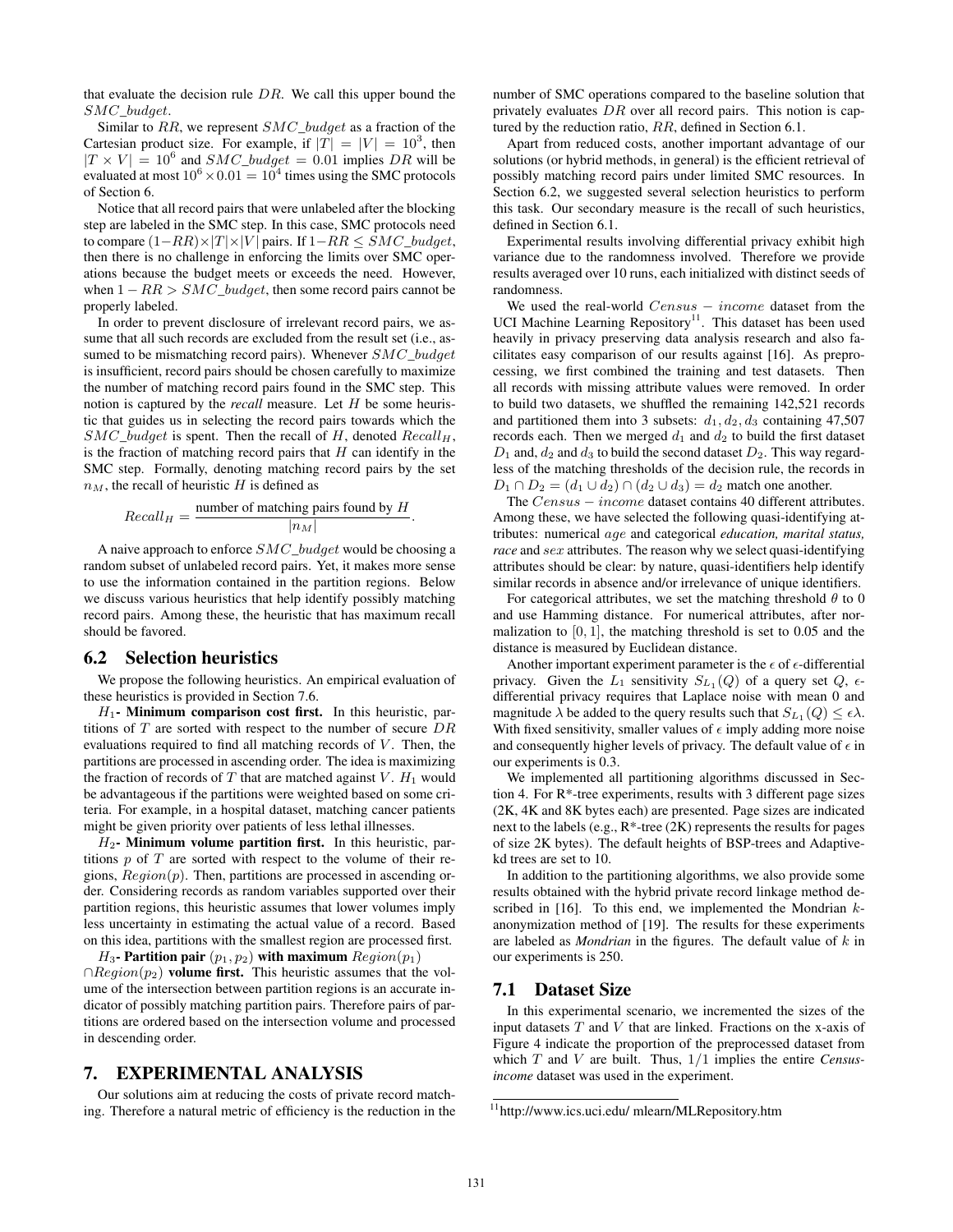

Figure 4: Reduction ratio vs. dataset size

As expected, increasing the dataset size without changing the privacy parameter  $\epsilon$  increases the reduction ratio. The height of BSP-trees and Adaptive-kd trees is fixed in this experiment scenario. At fixed height, the number of partitions obtained is the same irrespective of the dataset size. Since the regions covered by the partitions remain approximately (exactly for BSP-trees) the same as well, adding new records simply increases the number of records in each partition. With more records in every partition and fixed  $\epsilon$ , disadvantages associated with the added noise decrease. Hence, the reduction ratio improves.

Note that, the  $R^*$ -tree partitioning performs quite poorly, due to the overlap between leaf nodes, which increases  $L_1$ -sensitivity. The effect of the overlap is more pronounced for small block sizes  $(2K)$ , as the number of leaf nodes is larger. In addition, a small node capacity means that the effect of the added noise is more significant, compared to the block size. As block size increases, the performance of the  $R^*$ -tree partitioning improves, but it is still considerably worse than its non-overlapping indexing counterparts. We do not consider  $R^*$ -trees further.

## 7.2 Number of Attributes

Figure 5 reports the reduction ratio as a function of increasing number of attributes. In the experiments, an attribute set of size  $n: 1 < n < 10$  consists of the first *n* elements of the set *age*, *education, marital status, race, sex, wage per hour, capital gains, capital losses, dividends from stocks*.

According to our results, reduction ratio does not vary much with the number of attributes. While the values for BSP-tree and Adaptive-kd tree experiments fluctuate considerably, this is evident from the results with Mondrian. For 6, 7 and 8 attributes, RR of Mondrian remains the same. The variance in BSP and Adaptivekd tree measurements stem from the randomness introduced by the privacy mechanism.

#### 7.3 Privacy Level:  $\epsilon$

The parameter  $\epsilon$  is inversely related to the privacy guarantees of differential privacy. In other words, at lower values of  $\epsilon$ , Laplace noise of larger magnitude is added to query responses. Consequently one would expect less efficient blocking as  $\epsilon$  declines. This finding is also supported by Figure 6.

# **7.4** Tree height,  $h$

Our results with varying height of BSP and Adaptive-kd trees are provided in Figure 7. Interestingly, the reduction ratio initially improves as the trees grow deeper. But above some threshold value, building even deeper trees damages the efficiency of blocking.

The number of partitions generated by our space partitioning



Figure 5: Reduction ratio vs. number of attributes



Figure 6: Reduction ratio vs. privacy level,  $\epsilon$ 

trees is bounded from above by  $2^h$ . For small values of h, only a few partitions are output in the partitioning step. In order to cover the entire space, each of these partitions typically covers large volumes of space and contains large amounts of records. Efficiency of our blocking step depends on the granularity of partition regions. Higher granularity partitions of deeper trees perform better in the blocking step. That's why up to a certain threshold  $(h = 9$  for BSPtrees and  $h = 6$  for Adaptive-kd trees), reduction ratio improves.

The height  $h$  that maximizes reduction ratio depends on two parameters: sensitivity of the partitioning algorithm and granularity of the partition regions. As  $h$  increases, partitions cover smaller volumes and contain less records. However, sensitivity either does not change (i.e., BSP-trees) or increases (i.e., Adaptive-kd trees). In both cases, while partition sizes decline, magnitude of the added noise does not. Therefore the ratio of fake records (added to the partitions) and suppressed records (removed from the partitions) to actual records increases, and reduction ratio deteriorates. Since sensitivity of the BSP-tree algorithm is less than Adaptive-kd tree algorithm, this occurs at a larger value of h.

Notice that the reduction ratio of BSP-trees does not change after  $h = 16$ . This is because for  $h > 16$ , the tree height saturates, i.e., there is no allowable split. The same situation occurs with the Adaptive-kd experiments as well, but in this case sensitivity of the queries are pre-set based on  $h$ . Therefore  $h$  still affects the results. Since larger  $h$  implies higher sensitivity, the same partitions are perturbed with larger and larger magnitudes of noise. Consequently, the reduction ratio of Adaptive-kd keeps declining as  $h$ increases.

## 7.5 Minimum partition size

In this experiment scenario we compare our hybrid solutions that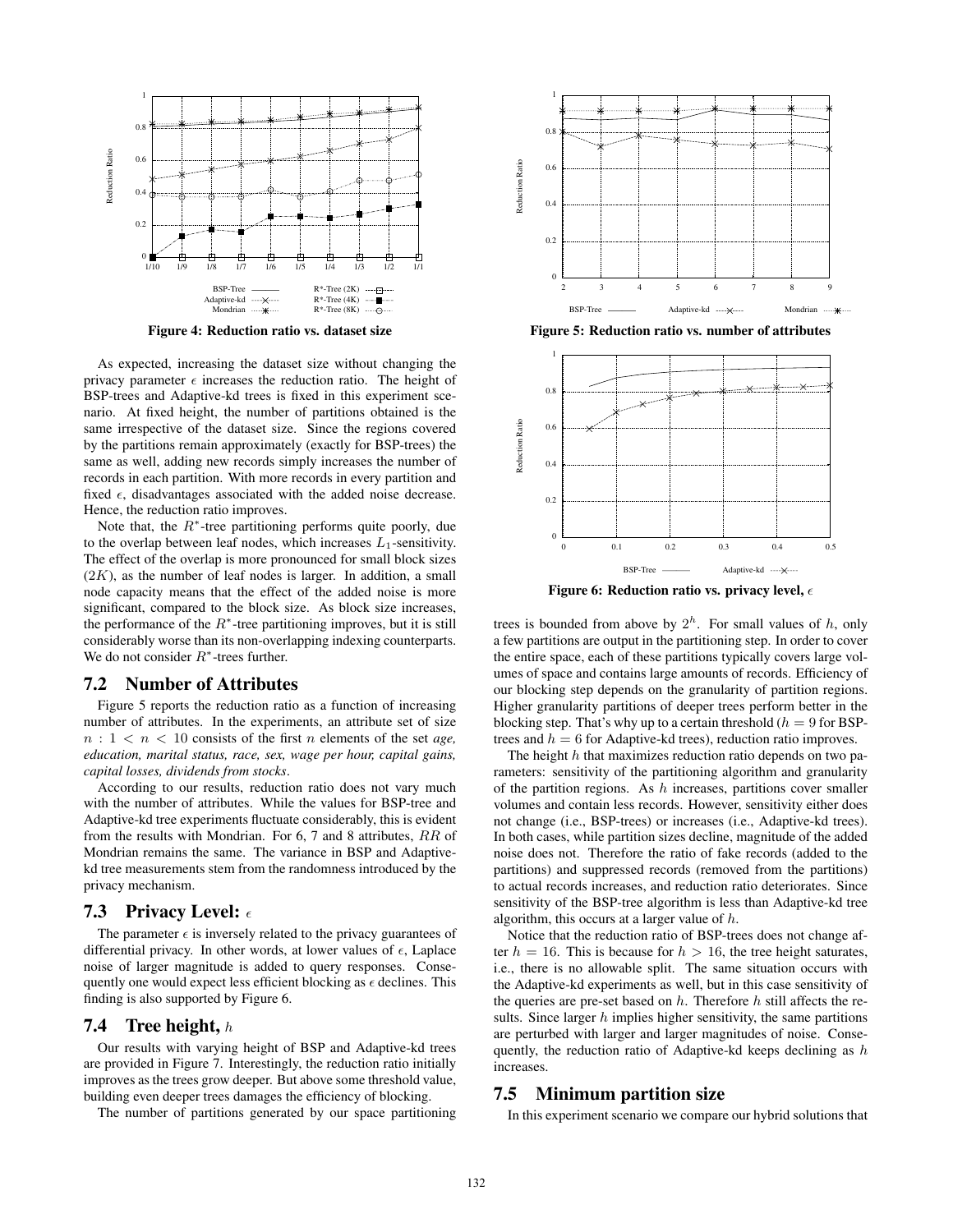

Figure 7: Reduction ratio vs. maximum tree height

rely on differential privacy to the hybrid solutions of [16] based on anonymization. For this purpose, we use BSP-trees as the partitioning algorithm and Mondrian as the anonymization method. Figure 8 provides the results. In each experiment, the x-axis value corresponds to the parameter  $k$  of  $k$ -anonymity for Mondrian.

In order to enforce the minimum size requirement on BSP-trees, we set the maximum height  $h$  to infinity and let the tree grow indefinitely. At the lowest level of intermediate nodes that violates the minimum partition size requirement, tree growth is halted and partitions are generated from the nodes at the previous level (say,  $l$ ). Since magnitude of the Laplace noise (of differential privacy) does not depend on  $h$ , this method outputs exactly the same tree as the method described in Section 4.1 would with height parameter  $h = l$ .

Unfortunately, a similar approach fails with Adaptive-kd trees. As described in Section 4.2, sensitivity of the adaptive algorithm depends heavily on the tree height h. We do not know apriori, which value of  $h$  will suffice to obtain the maximum-height tree that does not violate the partition size condition. Obviously setting  $h$  to a considerably high value would solve the problem, but then again, the comparison would not be fair. That's why we do not provide any results with the Adaptive-kd algorithm.

According to Figure 8, the relationship between reduction ratio and minimum partition size is very similar to the relationship between reduction ratio and tree height h (see Figure 7). This result is rather intuitive. Satisfying a larger partition size requirement is only possible if the tree growth is halted at an earlier stage.

The reduction ratio obtained by Mondrian is always higher than that of the BSP-trees. Mondrian is also more resistant against larger values of the minimum size requirement. This is an inevitable result of the stronger privacy guarantees of differential privacy. Even if the two methods generate the same partitioning of the data space, our solution using BSP-trees suffers from the added noise.

## 7.6 Selection Heuristics

We implemented the selection heuristics proposed in Section 6.2. In Figure 9 we provide the results with varying SMC\_budget. With both methods, increasing the SMC budget allows more private evaluations of the decision rule. As expected, for higher values of SMC\_budget, recall improves. Every heuristic provides perfect recall when  $SMC\_budget = 1 - RR$  for the corresponding method. At  $SMC_budqet = 0$ , SMC operations are not allowed, hence matching can only be done in the blocking step. Unfortunately, none of the algorithms finds any matches and recall is 0.

At any value of  $SMC_budqet > 0$ , recall depends heavily on the reduction ratio. When  $RR$  is high, the same SMC budget cov-



Figure 8: Reduction ratio vs. minimum partition size



Figure 9: Recall of various selection heuristics

ers a larger fraction of the un-blocked records pairs. Therefore, one would expect BSP-trees to achieve higher recall than Adaptive-kd. However, this is not the case. In fact, the recall of Adaptive-kd is almost always higher than BSP-trees (except lower SMC budgets with  $H_1$ ). The reason is the way Adaptive-kd selects the split values. By choosing the median as the split value, Adaptive-kd takes into account the density of records. BSP, on the other hand, makes the decision based purely on the domain. Therefore, Adaptive-kd is able to create smaller partitions in dense areas and yield higher recall.

Among the three heuristics, the highest recall by BSP-trees is achieved through  $H_1$  (i.e., min. comparison cost first). Since all partition regions are of the same volume,  $H_2$  (i.e., min. volume partition first) cannot distinguish one partition pair from another.  $H_3$  (i.e., max. intersection volume first) has similar problems: two partitions either entirely overlap or do not intersect at all.

With Adaptive-kd-trees, the generated partitions have various volumes and can be located arbitrarily within the data space (recall that BSP outputs a tiling of the space). In this setting,  $H_2$  performs more consistently and on average better than both  $H_1$  and  $H_3$ . For smaller SMC budgets,  $H_3$ ; and for bigger budgets  $H_1$  performs better.

#### 8. RELATED WORK

Record linkage has been studied for more than four decades [11]. However, few methods for *private* record matching have been investigated. Some initial approaches are motivated by the privacy requirements of e-health applications [6]. The work most closely related to ours is by Al Lawati et al. [4] who propose a secure blocking scheme to reduce costs. However, their approach works